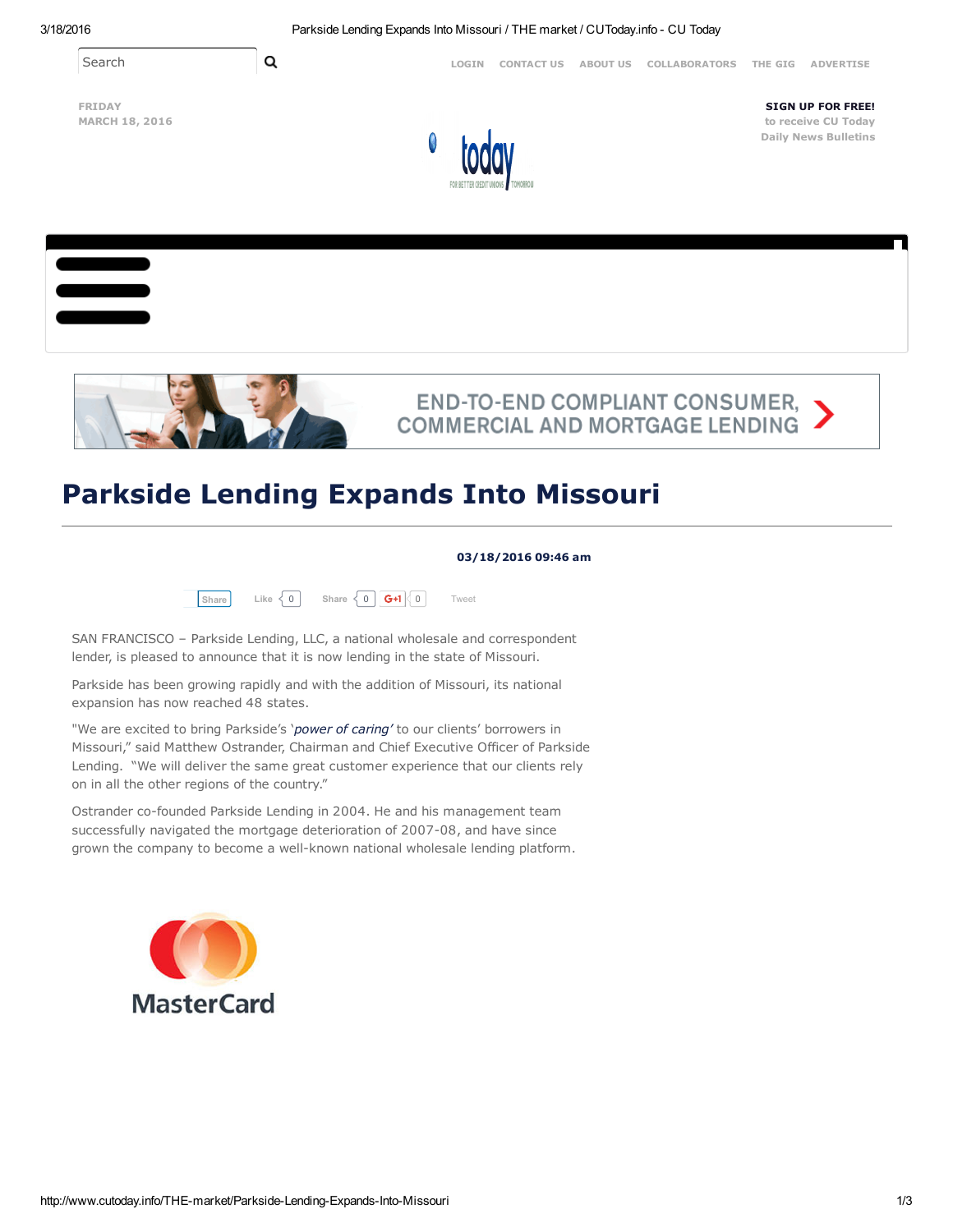





**HYBRID CPI CAN HELP** Download our free case study.